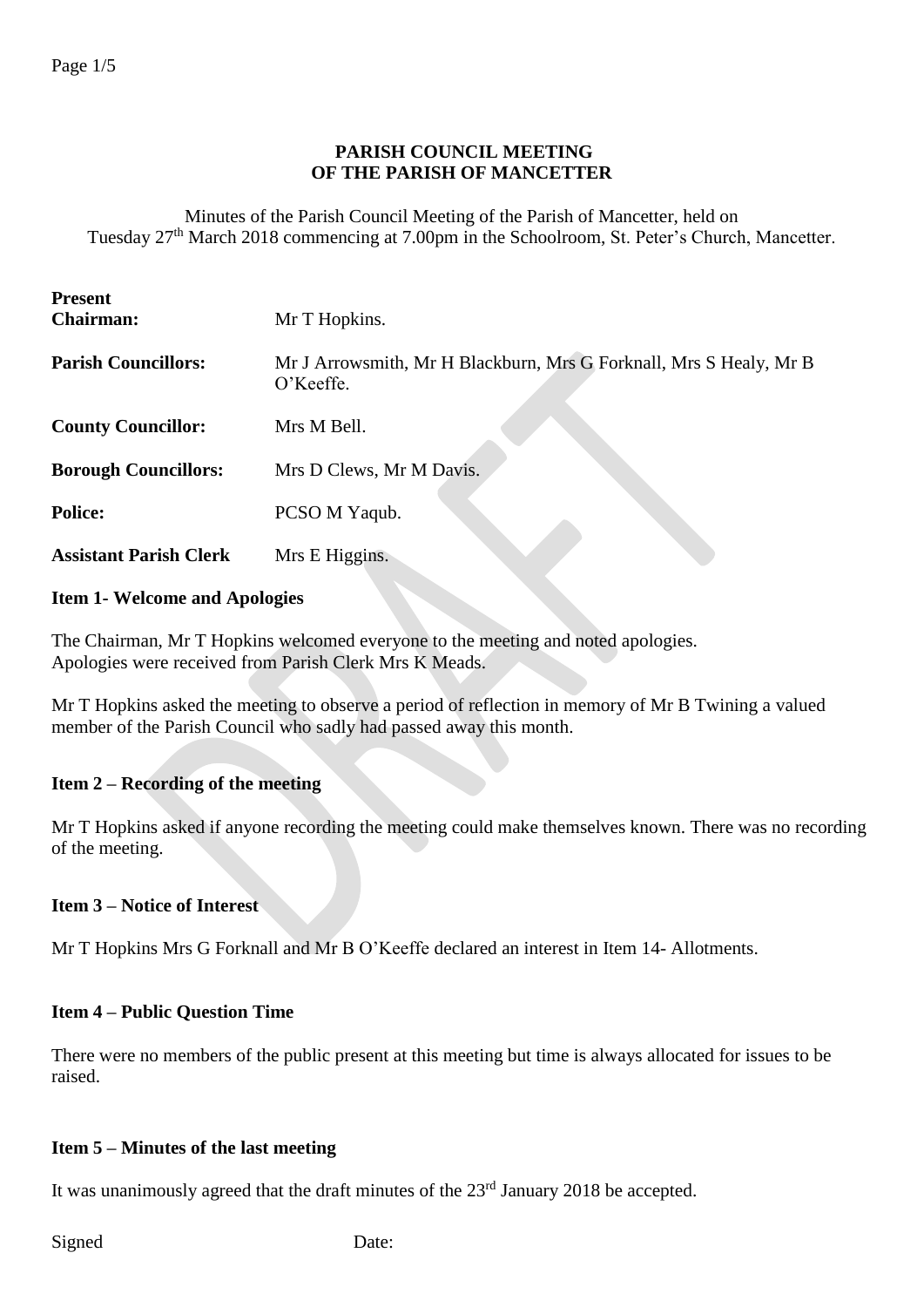Page 2/5

# **Item 6 – Matters Arising from the Parish Council meeting on 23 rd January 2018**

## • **Parish Councillor Vacancies**

With the death of Mr B Twining the Parish Council now have two parish councillor vacancies. The Returning Officer at NWBC had already confirmed that the council can co-opt to the first vacancy. The official 14- day notice period for displaying the second vacancy on the website and Parish notice boards will begin on 28<sup>th</sup> March 2018. It was proposed to also display some posters around the parish, do a leaflet drop and publicise further at the Annual Parish Meeting and within the Mancetter Matters magazine. A promotional piece will also be written highlighting the work the council has done within the community.

#### • **World War One Commemoration Plans for November 2018**

Mr H Blackburn is continuing with the research into the names listed on the War Memorials and has now been given a list of the families from Ridge Lane. It was suggested that we ask at the Annual Parish Meeting, on the noticeboards and the website for help with this from the community.

On Sunday 11<sup>th</sup> November St Peter's Church in Mancetter are now looking to hold a special commemorative service in the late afternoon from which people can then proceed around to the Memorial hall to watch the play about the Cadman Family and the lives of other local WW1 soldiers.

• **To agree a date for installing the remaining Councillors Parish Council E-Mail Addresses.** It was decided for the remaining councillors to meet up at the Parish Office in Mancetter Memorial Hall at 6pm on Tuesday 17<sup>th</sup> April 2018 to complete the changeover.

# • **Joint Meeting of Borough, Town and Parish Councils 25th January 2018**

Mancetter Parish Council tabled a question on the need for a Banksman to be employed at development sites to help manage the traffic issues. This will be monitored at future building projects but apparently cannot be written into the contracts.

## • **Cancellation of WALC Annual Briefing Day**

Due to a lack of planned attendees this had been shortened to a half day and then cancelled altogether as a result of the snow. A review needs to take place to look at the content of this event prior to rescheduling a date.

#### • **Laurel Gardens Response**

Housing 21 had been contacted following the last parish council meeting to arrange an appointment with the Manager to discuss the safety and security procedures on site for Residents. It has been suggested that we attend a Laurel Gardens Committee meeting and are still awaiting the dates. PCSO M Yaqub would also like to attend and advised people to ring 101 if they have any welfare concerns. Borough Councillor Mr M Davis stated that a Fire Plan should be registered and County Councillor Bell is interested in the feedback from the meeting. Councillor Bell will check the current involvement of WCC within the scheme as they were originally partners along with NWBC in the set up.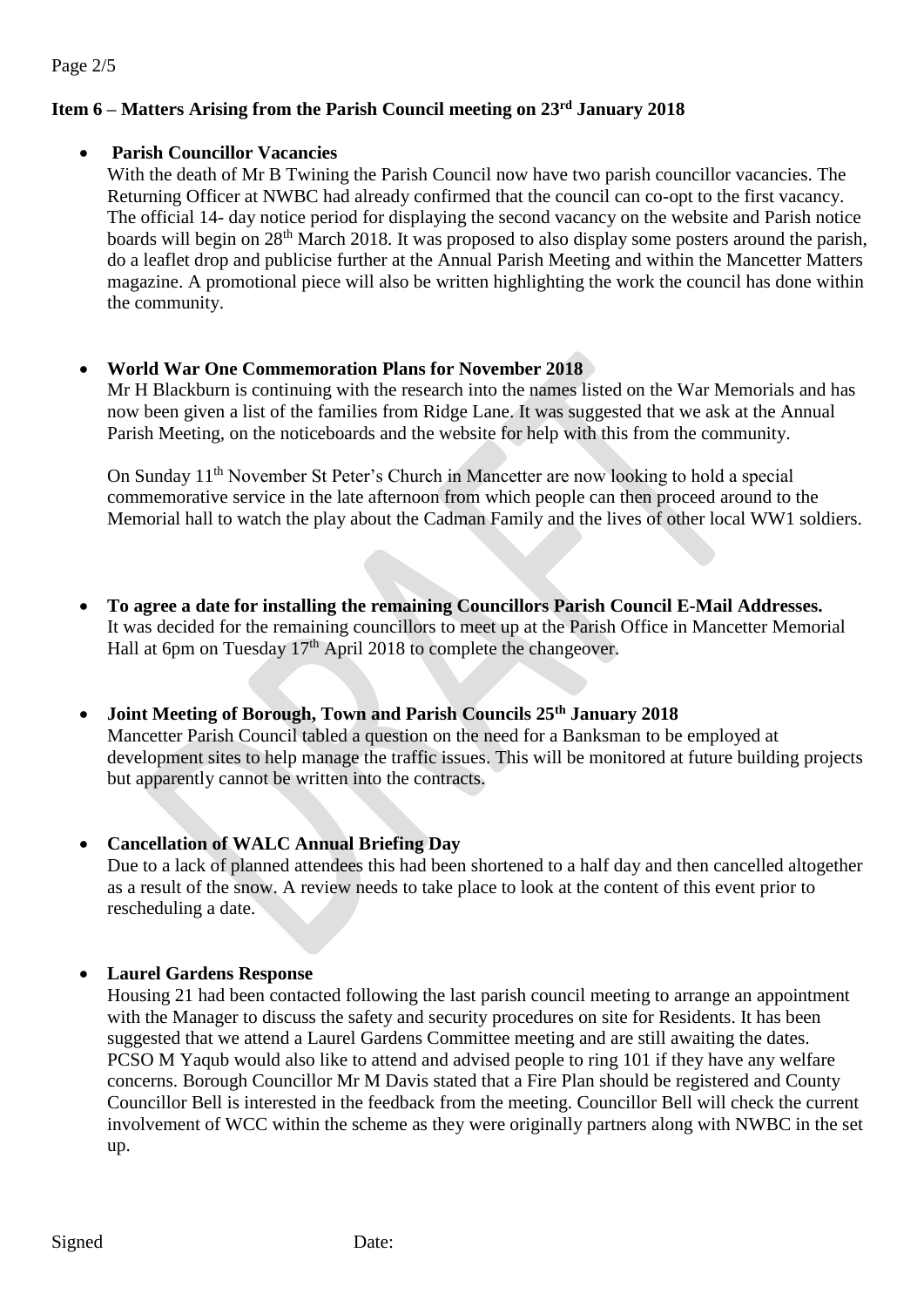#### Page 3/5

# **Item 7- Report from the Police**

PCSO M Yaqub reported that in the last three months there have been 8 vehicle crime incidents involving stolen number plates, tools taken from transit vans and the theft from a driveway of a Ford Fiesta; 2 thefts from businesses, 4 house burglaries and two anti-social behaviour incidents resulting in AB contracts being issued and a referral to the Youth Offending Team.

There have been neighbour disputes near Mancetter Road and a smell of Cannabis in Church Walk. Children riding bikes have also been playing chicken with cars. PCSO M Yaqub stressed the importance of reporting incidents to 101. Throughout Mancetter, Ridge Lane, Atherstone, Hartshill and some smaller villages a total of one beat bobby and up to 4 PCSO'S are allocated to cover the area across 7 days a week.

PCSO M Yaqub then left the meeting.

## **Item 8 – Report from County and Borough Councillors**

• **County Council.**

Councillor M Bell had received a report from "Fix My Street" that the work on the Japanese Knotweed and Signage in Ridge Lane had been completed. Unfortunately, this is not the case as the Parish Council are aware that "Fix My Street" have been updating records and due to the length of time since the reports were made closing down cases on the assumption that work has now been completed.

Councillor Bell reported the good news that the Daw Mill Appeal had been thrown out by the Secretary of State, which will help set a precedent for safeguarding Green Belt land.

Litecast a company manufacturing concrete beams have purchased the site of the old Ansley Workshops as well as land along Pipers Lane and are looking to landscape the area and provide jobs for local people.

Warwickshire County Council have been successful in a bid for the first round of funding to look at attempting to dual carriageway the remaining stretches of the A5 from the M42 island down to the M69. This would be an important infrastructure upgrade although there is still a long way to go for the project to become a reality.

There will be a review of the street lighting policy once the latest round of LED installations has been completed. This will hopefully be towards the end of this year. Although councils in the south of the county seem to prefer the lights off at night. Councillor Bell has set up a petition in Hartshill for the street lights to be put back on overnight and would welcome people's views in North Warwickshire in preparation for the review later in the year.

There are also plans this coming financial year to install a pedestrian crossing opposite the Post Office in Mancetter which the Parish Council welcomes. It was suggested that the railings be removed and a couple of pieces placed opposite on the Post Office corner to help prevent parking on the bend.

## • **Borough Council**

Councillor M Davis stated that after months of hard work the NWBC Draft Local Plan has now been submitted for scrutiny by the Inspectorate. He congratulated the Parish Council for the adoption of the Mancetter Parish Neighbourhood Plan which should be strengthened by the Local Plan proposals. It is believed that the Borough Council have now identified a six- year supply of Housing Needs.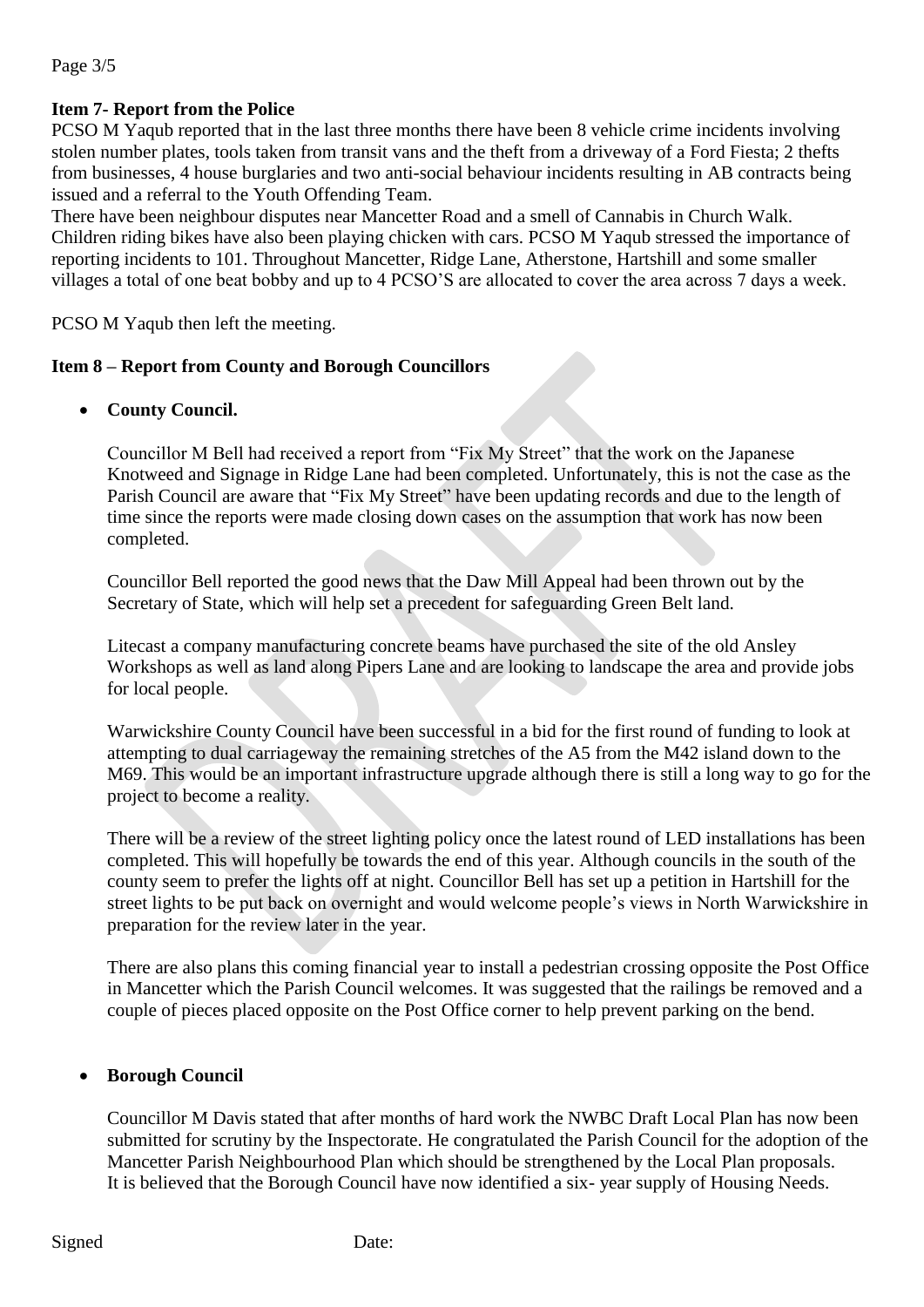Councillor D Clews shared that Edible Links had been shortlisted for the LGC Award for the Best Public Partnership for its work with Ocado NWBC and WCC. They are also being recommended for an award for their work in reducing items that end up in Landfill.

Edible Links supply breakfast clubs in schools as well as charities and community groups and 62 people attended the latest Honesty Shop which helps raise funds to employ two delivery drivers.

All Fencing has now been removed from the land at Rawn Hill Cottage.

Councillors Bell, Clews and Davis left the meeting at 8.30pm.

#### **Item 9– Any other Parish Business for Discussion**

- **To discuss any Grant applications received** No applications have been made.
- **To issue list of Parish Council Meetings July 2018 – March 2019** A list of the meeting dates has been issued to Councillors now that the room bookings have been confirmed.
- **Attendance at Standards Training on 30th April 2018 6.30pm Council Chamber** Mrs G Forknall will attend on behalf of the Parish Council with Mr T Hopkins in reserve.

#### • **Northern Area Meeting 26th March 2018**

Mr T Hopkins attended the meeting at No Mans Heath Village Hall where there was a presentation by Warm and Well in Warwickshire and leaflets will be placed in both of the community centres in the parish.

Concerns were raised over the adherence by WCC to the Local Charter and councils will be asked if they are prepared to continue paying an annual £10 levy for membership to the Northern Group. This will go on the agenda for the next meeting.

#### • **GDPR Legislation**

The Parish Council is in the process of working through the NALC self- assessment questionnaire. The issue of the appointment of a Data Protection Officer is still ongoing and WALC have approached the WCC legal team to see if they would be willing to act on behalf of councils for a set fee. Parish Clerks are currently not able to be designated as a council DPO as there can be a conflict of interest based upon their role as the main processor of data on behalf of the council.

#### **Item 10 – Correspondence**

A full list of correspondence received had been passed to the councillors (Appendix I)

#### **Item 11 – Planning Matters and New Applications**

- **PAP/2017/0278 Gladman Developments Ltd –** No further information. It would be nice to be able to update the community on the archaeological finds at the Annual Parish Meeting in April.
- **PAP/2017/0384 Land Rear of 66 – 71 Arden Forest Estate Ridge Lane – Erection of 12 houses plus associated access and landscaping –** This has been passed in principle at the Planning and Development board and NWBC are awaiting further details on re-siting the entrance to the proposed development as it is currently opposite the Church End Brewery entrance.